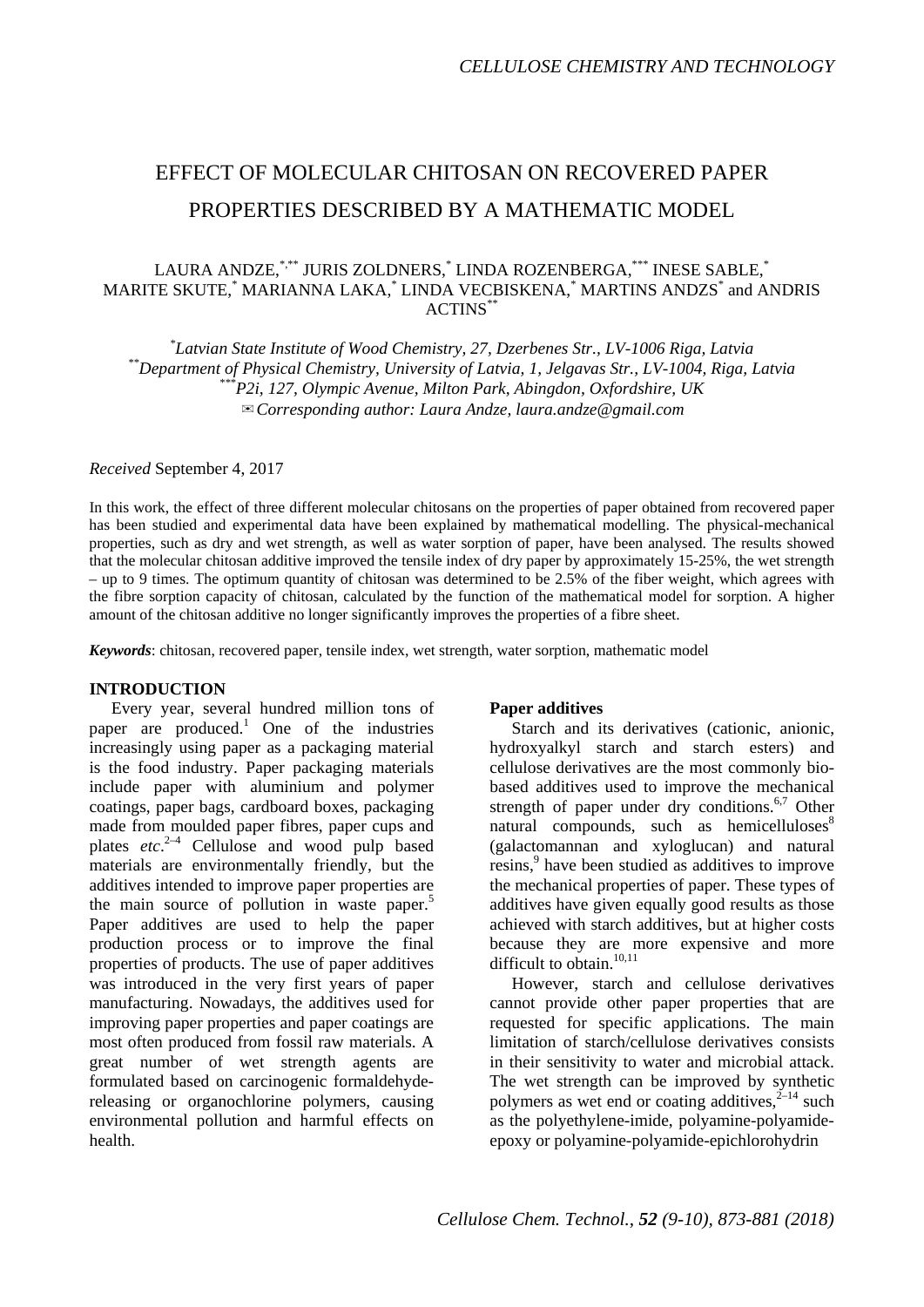resins, and polyamine-polyamide-polyurethane copolymer  $\operatorname{resin}^{1,1,14-16}$ .

These additives and coatings make recycling or composting such packaging materials difficult.<sup>5</sup>

# **Chitosan**

Chitosan is a linear polysaccharide composed of connected  $β-(1-4-)$ -D-glucosamine and N-<br>acetyl-D-glucosamine molecules.<sup>17</sup> These  $acetyl-D-glucosamine$  molecules.<sup>17</sup> These molecules are similar to the cellulose molecules, with the exception of the second carbon atom, where there is an amino group instead of the hydroxyl group.18 Research on the use of chitosan in paper production is developing fast due to the new and cheaper separation methods and related industrial developments.  $6,19-22$  In recent studies, more attention has been given to the use of chitosan derivatives to improve paper properties,<sup>12,19,23,24</sup> or its use in coatings of the paper surface as an agent improving barrier properties. $25-30$  Chitosan is a polyelectrolyte with active hydroxyl and amino groups that may participate in various reactions. It is capable of forming complex compounds with the ions of transition metals and polyelectrolyte complexes with negatively charged molecules.<sup>31,32</sup> The pKa value of chitosan is  $~5$ , which means that chitosan protonates in an acidic environment (pH below 6.5), easily binds to negatively charged molecules, ions and compounds.<sup>33</sup> Chitosan is a non-toxic, bio-adhesive natural polymer that is capable of decomposing in the environment, presenting antibacterial, antifungal, antitumoral activity and biocompatibility both in tissue and bones.32,34 Chitosan is widely used in the medicine and food industry, as well as in agriculture, in order to treat seeds with the aim to facilitate growing. One of the oldest applications of chitosan is in water treatment, since it is able to bind colloidal particles, making easier their separation afterwards. $35$  Since the amino group of chitosan can form an ionic bond with the carboxyl groups existing in cellulose, it was investigated as an agent for improving the paper wet strength. The amino groups in chitosan can form hydrogen bonds with the hydroxyl group of cellulose on the same principle as the amino group of the epoxy resin. The hydrogen bonds between the nitrogen of the amino group and the hydrogen of the hydroxyl group give paper an extra strength.<sup>36</sup> Chitosan fulfils the main requirements of a paper additive: it easily dissolves in aqueous solutions of organic acids, and can be straightforwardly

used in paper production; it is compatible with the cellulose surface and can form hydrogen bonds; it has a sufficiently high molecular weight to form inter-fibre bonds; it possesses film-forming properties; it contains an amino group that can build strong bonds with cellulosic fibres; its linear structure is spatially similar to that of the cellulose, providing better mutual binding; it is non-toxic, biodegradable; it does not cause issues in the paper recycling process.<sup>37</sup>

# **Research aim**

The aim of the present research is to develop a paper material with improved physicalmechanical properties and describe the effect of molecular chitosan on paper properties by a mathematical model.

# **EXPERIMENTAL**

# **Materials**

Paper recovered for recycling, representing used newspapers, magazines, carton boxes and office papers, was received from producers of egg boxes SIA V.L.T. in Valmiera, Latvia. Three different chitosan types with the polymerisation degree between  $2.10<sup>5</sup>$ and  $3.5.10<sup>5</sup>$  were used as the additives to obtain handsheets from recycled fibres. The characterization of chitosan is summarized in Table 1. 1% chitosan solutions (molecular chitosan) were prepared by dissolving chitosan in an aqueous solution of 1% acetic acid.

# **Preparation of paper handsheets**

An amount of paper recovered for recycling necessary to obtain 10 handsheets of 75 g  $m^2$  was disintegrated according to the ISO 5263 standard in a disintegrator (Frank-PTI, Austria), as 1% fibre-water suspension. A chitosan solution of 1% concentration was added to the fibre suspension, with varying weight ratios (dry chitosan weight relative to an absolutely dry fibrous mass, expressed as percentage, w/w, %) was added to the fibre suspension. The suspension was mixed with chitosan by stirring at 3500 rpm for 1 minute in order to prepare the paper stock. Then, the obtained paper stock of pH 5.5 was diluted with filtered tap water up to ten litres (pH increased to 7- 7.5): paper samples (handsheets) were prepared on a laboratory paper machine (RapidKöthen, PT, Austria) by using 1 L of paper stock suspension for each sheet, corresponding to a grammage of 75 g  $m<sup>2</sup>$  (according with ISO 5269/2-1980 standard) and to an average thickness of 0.06-0.07 mm. The wet sheets were dried on the same paper machine, under vacuum, at 92 °C for 10 minutes. Before testing, the paper samples were conditioned for 24 h, at  $23 \text{ °C}$  and  $50\text{ °C}$  relative humidity (RH), according to TAPPI T 220 standard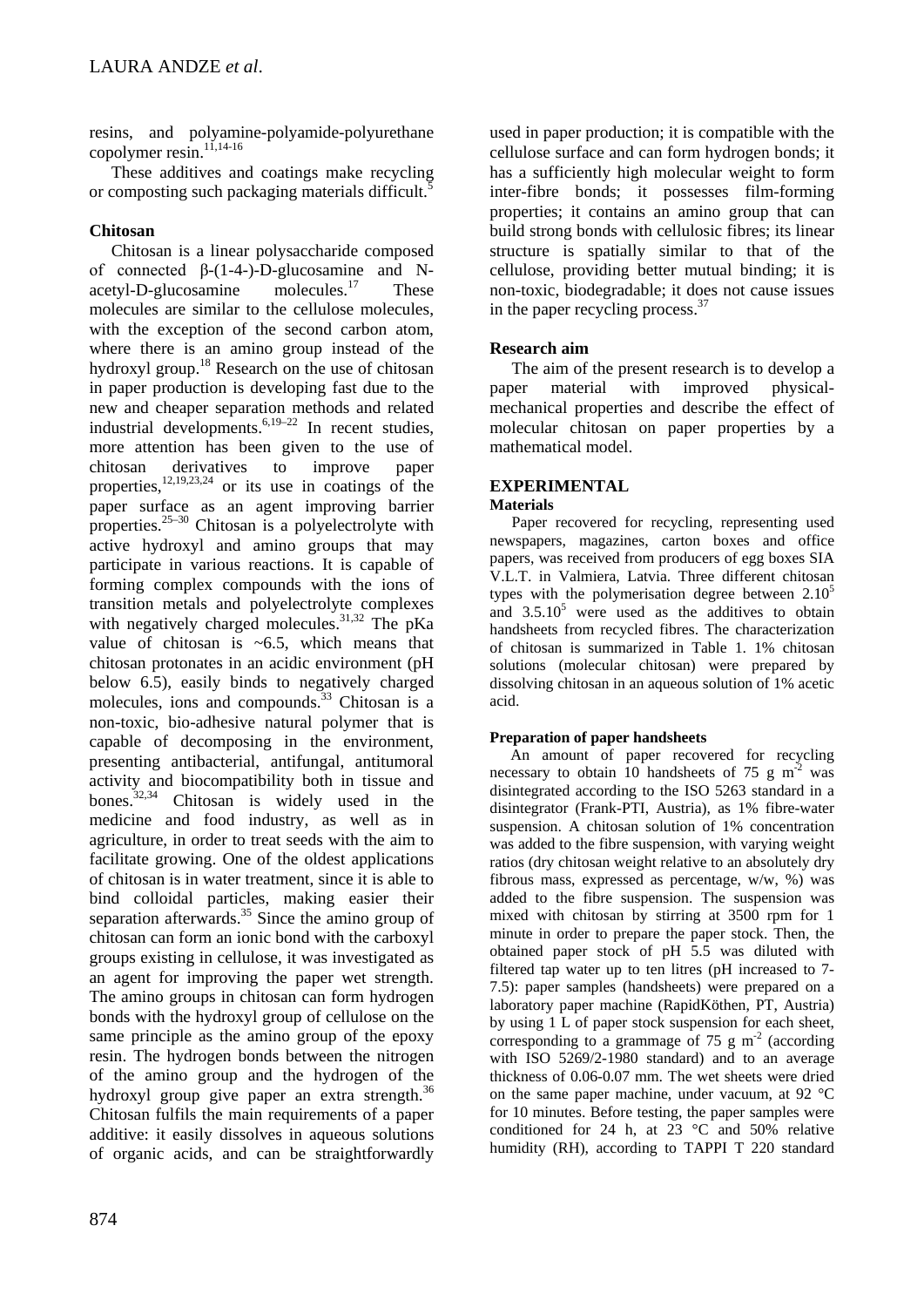| Sample symbol                                          | Chem                   | An                        | Tech                              |
|--------------------------------------------------------|------------------------|---------------------------|-----------------------------------|
| Producer                                               | Bioprogress,<br>Russia | Sigma Aldrich,<br>Germany | G.T.C. Union Group<br>Ltd., China |
| Purity                                                 | Chemically pure        | Analytically pure         | Technically pure                  |
| Degree of<br>deacetylation<br>Polymerisation<br>degree | 79%                    | $>90\%$                   | $>70\%$                           |
|                                                        | $3*10^5 - 3.5*10^5$    | $2*10^5 - 3*10^5$         | $2*10^5 - 2.5*10^5$               |

Table 1 Characterization of chitosan samples

#### **Analysis of paper samples**  *Mechanical strength*

The tensile strength of the paper samples was measured in both dry and wet conditions, using a Tensile tester F81838 (Frank, Germany) according to the standard DIN EN ISO 1924-2.

### *Cobb test*

Measurements of water absorption were carried out according to the T 441 om-98 method (TAPPI standard), using a Cobb measuring device (Lorentzen & Wettre, Sweden). The area of the sample in contact with water was  $100 \text{ cm}^2$ , the volume of deionized water was 100 mL (18 $^{\circ}$ C), and the testing time was 60 s.

### **RESULTS AND DISSCUSION**

All the respective data are presented as the added chitosan amount (% of total fibre mass) and not the retained quantity.

The presented results with regard to mechanical properties are the calculated average values of 5 fibre sheets. In order to measure the tensile strength in dry and wet conditions and calculate water absorbency, 3 measurements for each handsheet were made. All the results obtained in the study were summarized in graphs and tables, and the statistical evaluation of the obtained results was carried out.

# **Mathematical modelling of tensile index and water sorption**

When processing the data, it was observed that the results could be described with the exponential equation "-e-x" using 3 parameters. Equation 1 describes the graph:

$$
y = B - (B - S)e^{Kx} \tag{1}
$$

where  $S$  – the initial value;  $B$  – the end value;  $K$  – constant of the function.

EXCEL Data Solver was used to optimise the parameters of the functions and obtain the lowest standard deviation of the function Sn. To determine whether it is reasonable to describe the results by the exponential equation, the weighted average standard deviation value of two linear functions was calculated and compared with the value of the standard deviation of the exponential function. A comparison of standard deviations can be seen in Table 2. The values of the standard deviations of the calculated functions (exponential and two linear functions) are very similar, but in Figure 1, it can be seen that the equation of the exponential function does not visually accurately describe the experimental results on the dependence of paper properties on the amount of added chitosan. The highest deviation is noted at the point where the addition of chitosan no longer significantly affects the changes of paper properties. For this reason, the use of the exponential function is not justified.

When searching for an appropriate mathematical model, the most suitable one was decided to be based on the chemical sorption of chitosan on the surface of fibres. The sorption equation of Langmuir contains selected parameters, which makes it possible to describe the results of this study with one function. The retention of chitosan in fibres depends not only on the sorption of chitosan on cellulose fibres, but also on its ability to create a film between the fibres of cellulose. A chitosan film develops due to the formation of hydrogen bonds between the molecules of chitosan; these bonds are the same as the hydrogen bonds between the molecules and the fibres of cellulose. For this reason, the formation of films does not significantly improve the properties of fibre sheets, especially in a wet condition. Changes in the properties of fibre sheets are ensured by the ability of chitosan to form strong chemical bonds with the fibres of cellulose.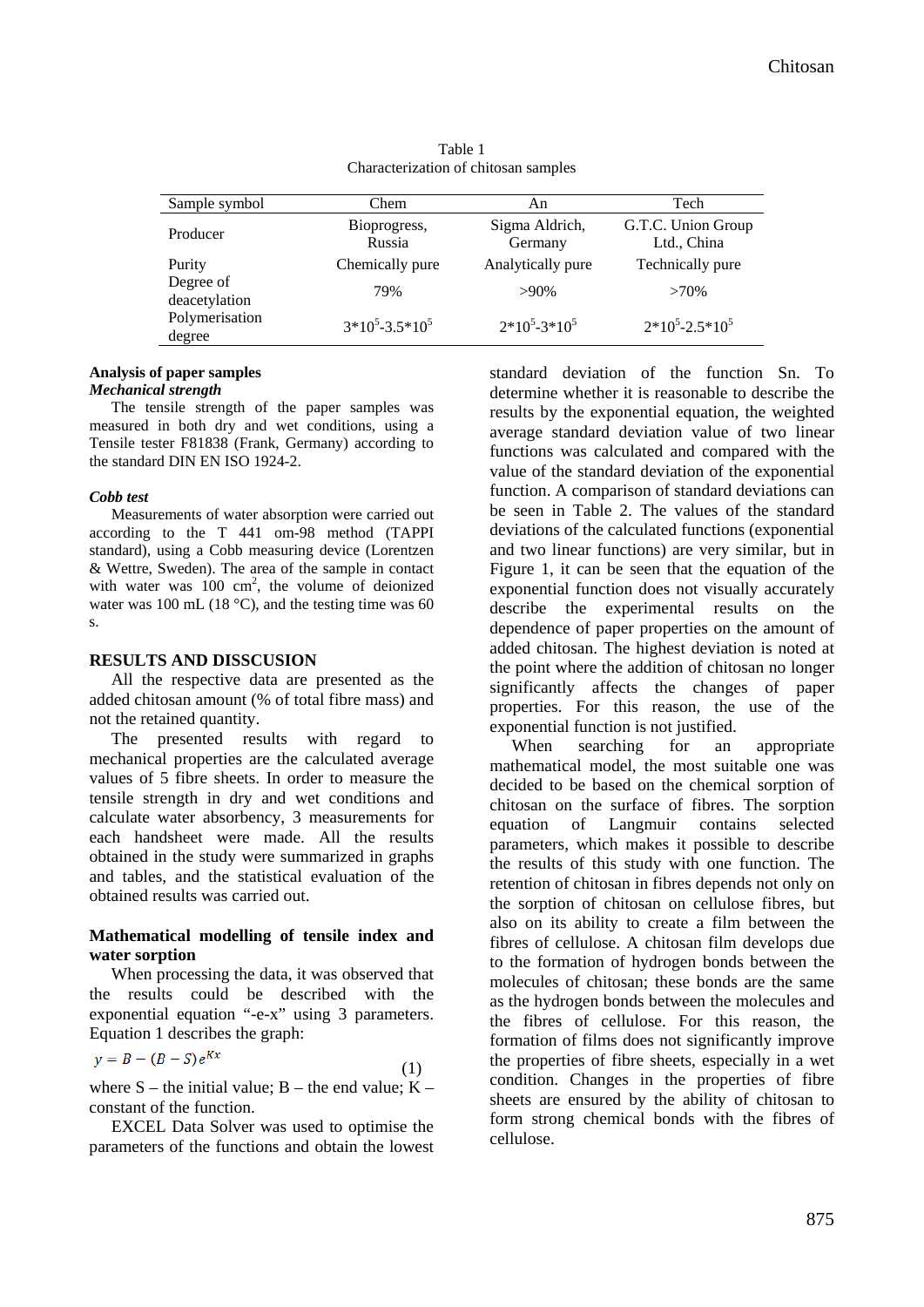| Parameter to be<br>measured              | Chitosan type and<br>pH of fibre | Sn exp | Sn lin        | Sn ads |
|------------------------------------------|----------------------------------|--------|---------------|--------|
|                                          | suspension                       |        |               |        |
| Dry tensile index,<br>$Nm g^{-1}$        | Chem, $pH 4.5$                   | 0.5    | $0.5^{\circ}$ | 0.3    |
|                                          | Chem, $pH 7.5$                   | 0.8    | 0.7           | 0.6    |
|                                          | An, pH 7.5                       | 0.8    | 0.8           | 0.8    |
|                                          | Tech, $pH 7.5$                   | 0.9    | 0.8           | 0.6    |
| Wet tensile index,<br>$Nm g^{-1}$        | Chem, $pH 4.5$                   | 0.4    | 0.3           | 0.3    |
|                                          | Chem, $pH 7.5$                   | 1.0    | 1.0           | 0.5    |
|                                          | An, pH 7.5                       | 1.1    | 1.1           | 0.3    |
|                                          | Tech, $pH 7.5$                   | 1.1    | 1.0           | 0.5    |
| Cobb 60 index,<br>$\rm g\ m^{\text{-}2}$ | Chem, $pH 4.5$                   | 3      | 3             | 1.0    |
|                                          | Chem, $pH 7.5$                   | 5      | 4             | 4      |
|                                          | An, pH 7.5                       | 9      | 9             | 0.2    |
|                                          | Tech, $pH 7.5$                   | 3      | 3             | 3      |

Table 2 Comparison of standard deviations of different mathematical functions used to describe experimental data

Sn exp – standard deviation of exponential function; Sn lin – average standard deviation of two linear functions; Sn ads – standard deviation of adsorption mathematic model function



Figure 1: Examples of exponential functions and two linear functions for describing experimental data: a) dry tensile index Chem, pH 7.5; b) wet tensile index Tech, pH 7.5; c) Cobb 60 An, pH 7.5; d) Cobb 60 Chem, pH 4.5

The preparation of handsheets was carried out in water medium, where cellulose is a suspension of fibres and the added chitosan is a solution. It can be assumed that there is sorption of chitosan

from the solution to the surface of fibres. The sorption of solution on a surface of solid substances is described by the Langmuir model (Eq. 2):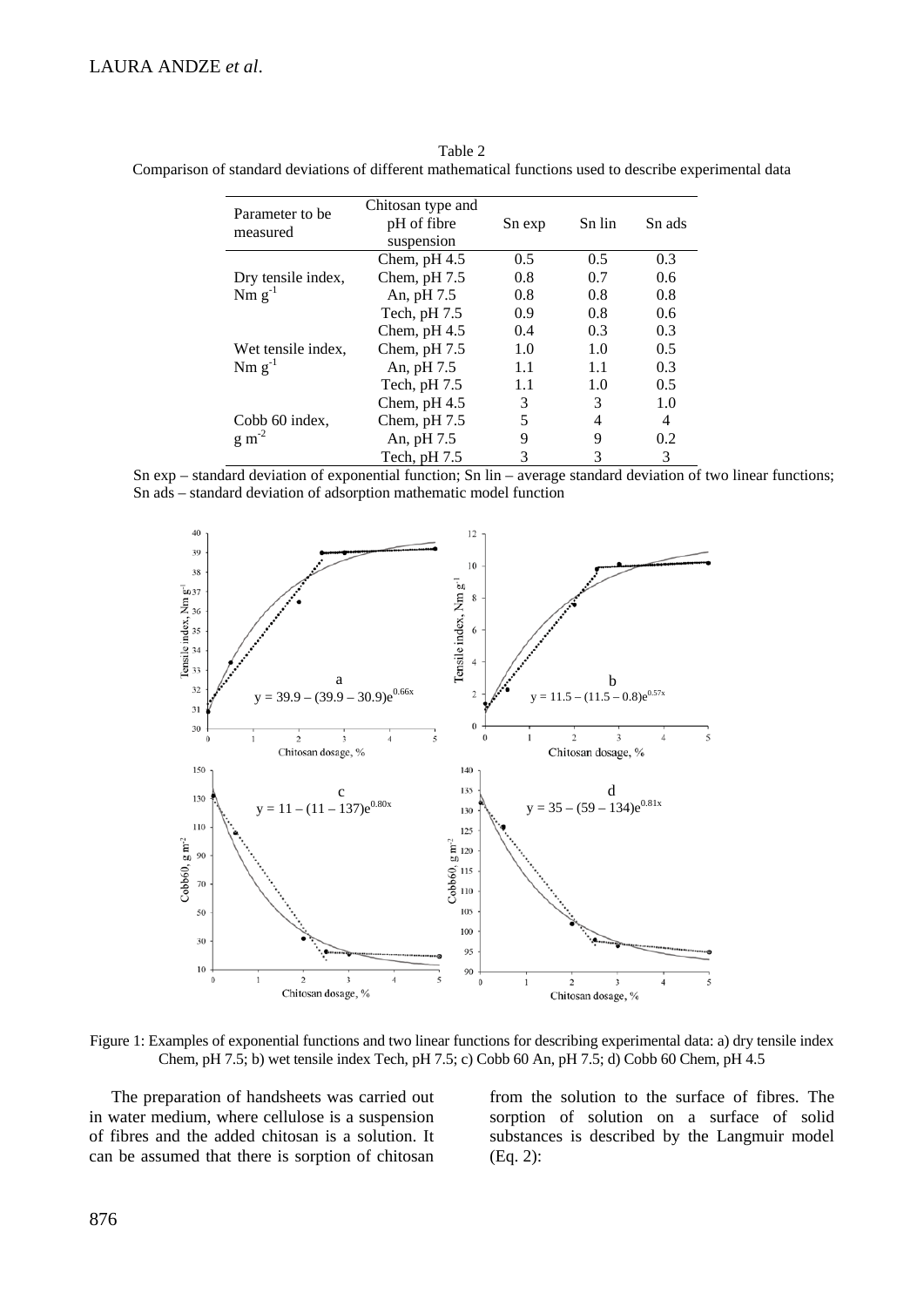$$
a = \frac{a_{oo} \kappa c}{1 + \kappa c} \tag{2}
$$

where  $a$  – the sorbed amount of chitosan, %;  $a_{00}$  – the maximal sorption capacity,  $\%$ ; K – sorption constant; C – steady-state concentration of chitosan, g  $L^{-1}$ .

The balance equation of sorption is as follows:  $a*m+V*C = x*m$ (3)

where  $a -$  the sorbed amount, %; m – mass of paper pulp,  $g: C -$  steady-state concentration of chitosan, g  $L^{-1}$ ; V – volume of the reaction, L; x – the weight ratio % of the added chitosan to pulp.

For further calculations, the parameter P or  $\Delta P$ is used, which describes the measured property difference between  $B -$  the end value, and  $S -$  the initial value. Visual description of parameter P is shown in Figure 2.  $P = [N / m * g]$  in the case of tensile index and  $P = [g / m^2]$  in the case of water absorption. The sorbed amount a and the maximal sorption capacity  $a_{oo}$  can be described as:

$$
a = \frac{r}{\alpha} \tag{4}
$$

where  $a$  – the sorbed amount, %; P – parameter of measured property, N/m<sup>\*</sup>g or  $g/m^2$ ;  $\alpha$  – constant of equation transformation, N/m<sup>\*</sup>g or  $g/m^2$ .

Equation 4 is placed in the balance equation of sorption  $a * m + V * C = x * m$ . Conversion 5 is made to express equilibrium concentration:

$$
\frac{P}{\alpha} * m + V * C = x * m
$$
\n(5)  
\n
$$
V * C = xm - \frac{P}{\alpha}m
$$
\n
$$
C = \frac{m}{V} \left(x - \frac{P}{\alpha}\right)
$$
\nThe equation of Laplace transform at  $\alpha = \frac{a_{oo} K C}{1 + K C}$  can be

 $1+KC$  can be described as  $P = \frac{P_{oo} K C}{1+ K C}$ . For further calculations, the equation of Langmuir and the balance

equation of sorption are combined in Equation 6:  $V_{m}$  $\overline{p}$ 

$$
P = \frac{P_{oo} \frac{nm}{V} (x - \frac{1}{\alpha})}{1 + \frac{Km}{V} (x - \frac{P}{\alpha})}
$$
(6)

$$
P = \frac{P_{oo}Km(x - \frac{P}{\alpha})}{V + Km(x - \frac{P}{\alpha})}
$$
  
\n
$$
PV + KmxP - \frac{KmP^2}{\alpha} = P_{oo}x - \frac{P_{oo}}{\alpha}
$$
  
\n
$$
\frac{P^2}{\alpha} + P_{oo}x - \frac{P_{oo}}{\alpha}P - xP - \frac{PV}{Km} = 0
$$
  
\n
$$
P^2 + \alpha P_{oo}x - P_{oo}P - \alpha xP - \alpha \frac{PV}{Km} = 0
$$
  
\nThe resulting equation is derived after P:

$$
P = \frac{P_{oo} + \alpha x + \frac{\alpha V}{Km} - \sqrt{(P_{oo} + \alpha x + \frac{\alpha V}{Km})^2 - 4\alpha x P_{oo}}}{2}
$$
\n
$$
V
$$
\n(7)

P<sub>oo</sub> is replaced by α\*a<sub>oo</sub>; and  $\overline{km}$  can be described as r, since the mass of the cellulose and the volume of reaction do not change (equation constant) in all the experiments. Equation 8 is obtained:

$$
y = S + \frac{\alpha a_{oo} + \alpha x + \alpha r - \sqrt{(\alpha a_{oo} + \alpha x + \alpha r)^2 - 4\alpha x \alpha a_{oo}}}{2}
$$
  
(8)  

$$
y = S + \alpha \frac{a_{oo} + x + r - \sqrt{(\alpha_{oo} + x + r)^2 - 4\alpha x a_{oo}}}{2}
$$

The EXCEL Data Solver was used, in order to optimise parameters of the functions and obtain the lowest standard deviation of the function Sn:  $a_{00}$  – sorption capacity of fibres, %; r – constant of the function, containing the inverse quantity of the sorption constant  $r = \frac{v}{km}$ ;  $\alpha$  – constant of the function, Nm  $g^{-1}$  or  $g m^{-2}$ ; S – initial value,  $x = 0$ .

According to Table 3, the maximum sorption capacity of the fibres ranges from 2.1 to 2.9%, which characterizes the chitosan and pulp ratio, the sorption on the fibre surface and the improvement of the papersheet properties. The average fibre sorption capacity is 2.62±0.12% of chitosan relative to the pulp. Graphic images of the function (Figs. 4-6) show that the addition of more than 2.5-2.6% of chitosan to the pulp is not economically justifiable.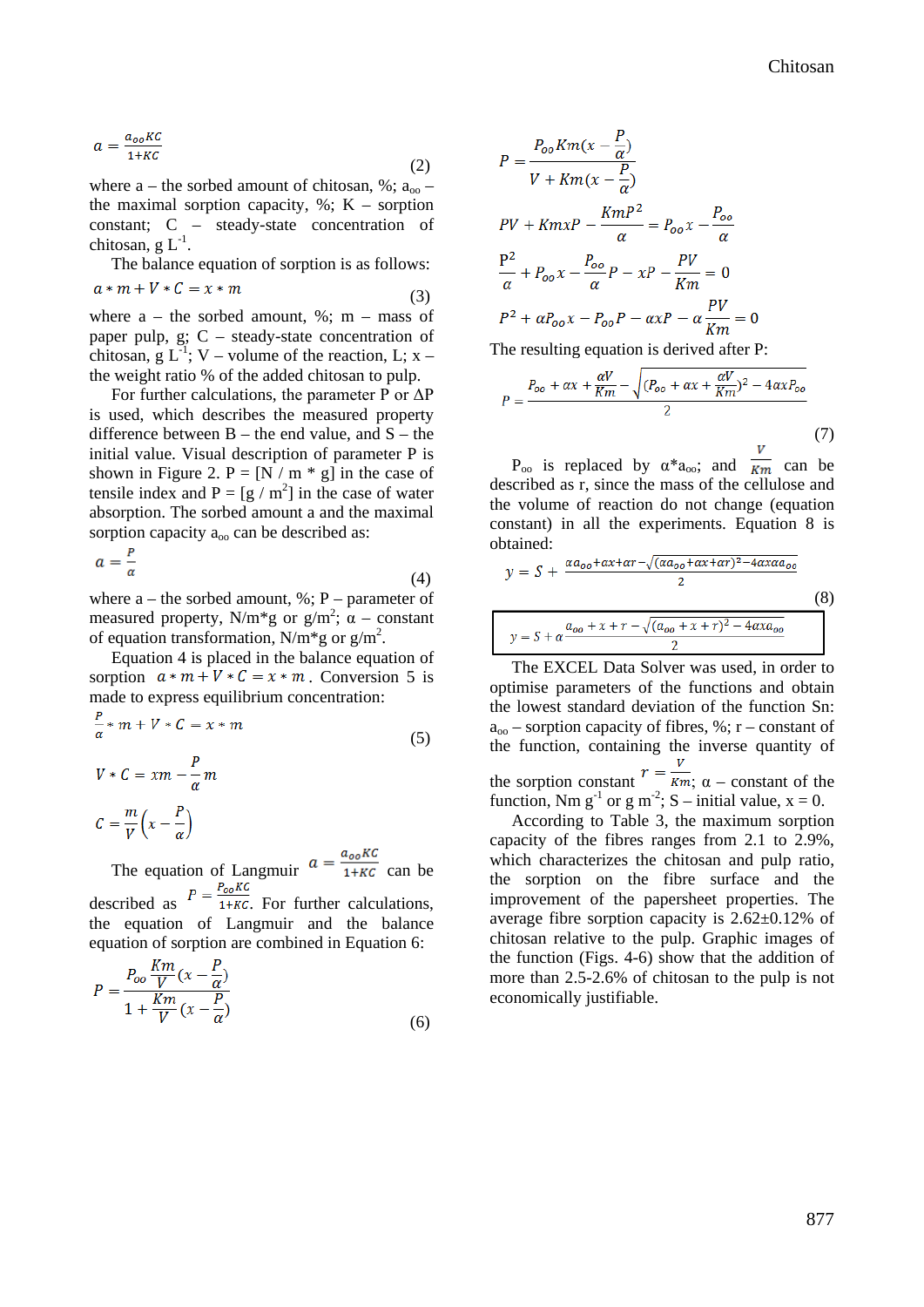

Figure 2: Visual description of parameter P

Table 3

Parameters of descriptive mathematic model function for the relationship between handsheet properties and chitosan dosage

| Parameter to be<br>measured       | Chitosan type and pH<br>of fibre suspension | $\alpha$<br>Nm $g^{-1}$ or $g m^{-2}$ | $a_{\rm oo}$<br>$\%$ | r     | S     |
|-----------------------------------|---------------------------------------------|---------------------------------------|----------------------|-------|-------|
|                                   | Chem, $pH 4.5$                              | 2.20                                  | 2.92                 | 0.01  | 31.10 |
| Dry tensile<br>index, $Nm g^{-1}$ | Chem, $pH 7.5$                              | 2.90                                  | 2.66                 | 0.0   | 31.30 |
|                                   | An, pH 7.5                                  | 3.00                                  | 2.67                 | 0.00  | 31.60 |
|                                   | Tech, $pH 7.5$                              | 2.70                                  | 2.87                 | 0.00  | 31.15 |
|                                   | Chem, $pH 4.5$                              | 1.80                                  | 2.28                 | 0.04  | 1.5   |
| Wet tensile<br>index, $Nm g^{-1}$ | Chem, $pH 7.5$                              | 3.70                                  | 2.71                 | 0.0   | 1.2   |
|                                   | An, pH 7.5                                  | 5.50                                  | 2.23                 | 0.01  | 1.2   |
|                                   | Tech, $pH 7.5$                              | 3.40                                  | 2.68                 | 0.0   | 1.0   |
| Cobb 60 index,<br>$\rm g~m^{-2}$  | Chem, $pH 4.5$                              | $-15.8$                               | 2.35                 | 0.017 | 133   |
|                                   | Chem, $pH 7.5$                              | $-34.6$                               | 2.53                 | 0.005 | 128   |
|                                   | An, pH 7.5                                  | $-53.2$                               | 2.13                 | 0.016 | 132   |
|                                   | Tech, pH 7.5                                | $-30.3$                               | 2.17                 | 0.019 | 129   |

 $a_{00}$  – sorption capacity of fibres, %; r – constant of the function, containing the inverse quantity of the sorption constant

;  $\alpha$  – constant of the function, Nm g<sup>-1</sup> or g m<sup>-2</sup>; S – initial value

### **Effect of chitosan additives on the mechanical properties of paper**

Figure 3 shows the effect of chitosan additives on the value of the tensile index in dry conditions. The increase of the tensile index by 30%, compared to the control sample, matches the increase of chitosan (0-2.5% of pulp), and agrees with the results of other authors.<sup>39</sup> In the abovementioned literature, the amount of 1% chitosan relative to the pulp mass was added to the handsheet, without considering a higher quantity. According to the data, the value of the tensile index depends on the dosage of the chitosan additive of 0-2.5% to the pulp, but a higher dosage of chitosan does not affect the increase of the tensile index, the results remaining the same as those for the virgin cellulose samples.<sup>40,41</sup> This

can be explained by the fact that, at the dosage of chitosan of 2.5%, the chitosan amino groups have formed the maximum possible chemical bonds – ionic bonds with the carboxyl groups of cellulose, and the hydrogen bonds with the hydroxyl groups of cellulose, and polyelectrolyte complex with hemicelluloses (found in cellulose in small amounts) and paper additives. Further addition of chitosan promotes only the formation of hydrogen bonds between the hydroxyl groups of chitosan and cellulose and the formation of the chitosan film between the fibres of cellulose, which does not contribute to improving the properties of the handsheets. Chitosan with the highest degree of deacetylation (90%) provides the highest increase in the value of the tensile index, as there are more free amino groups able to form chemical bonds with the fibres of cellulose. The studies of other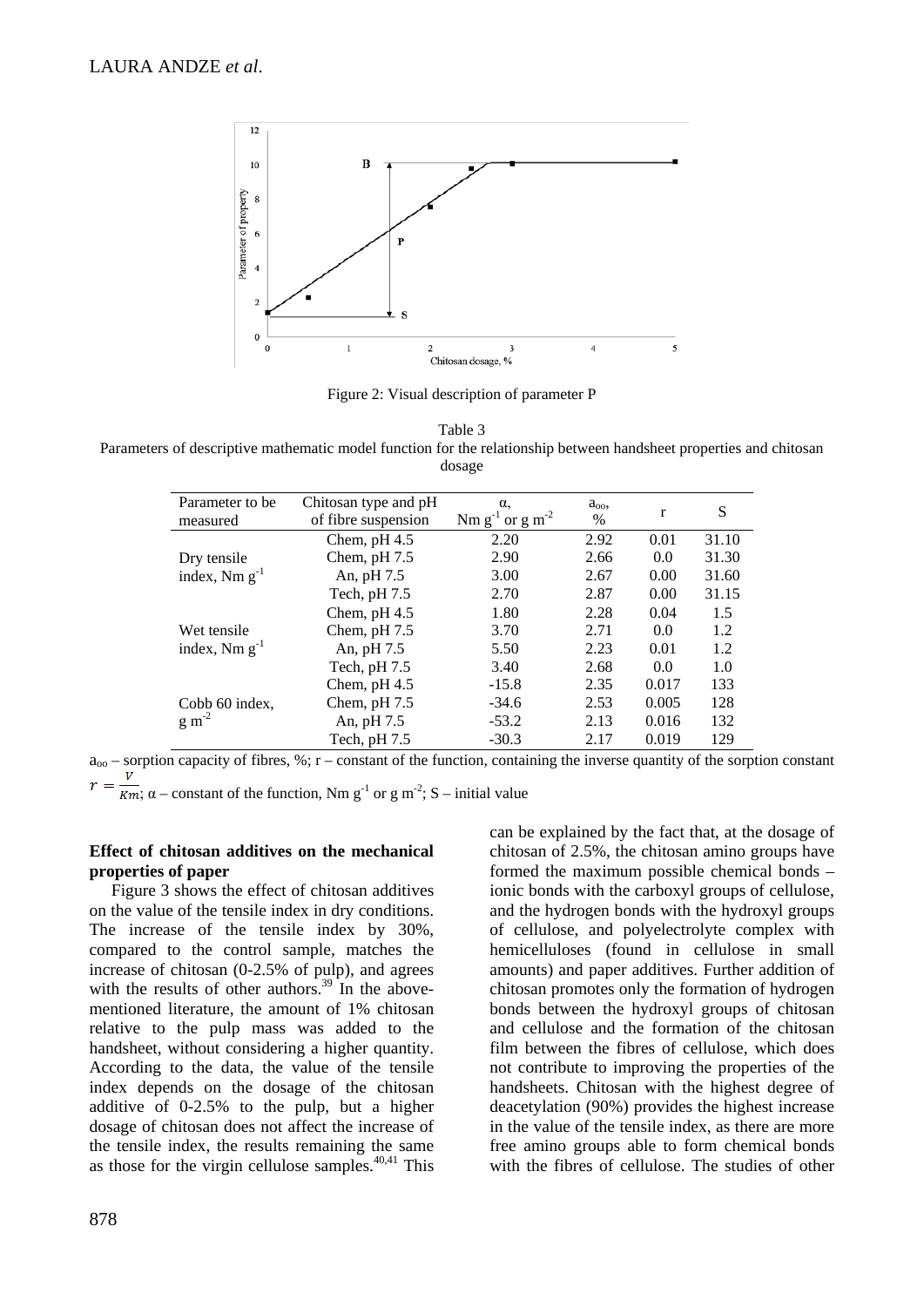authors imply that molecular chitosan improves Young's modulus, the bending and tearing strength, and elongation at break, but the tensile strength is improved slightly.<sup>9,12,13,42</sup>

According to Figure 4, analytically pure

chitosan (degree of deacetylation 90%) at pH 7.5 in the papermaking process improves the wet strength 9.3 times, and 7.3 times if technical grade chitosan (degree of deacetylation 70%) is used (the dosage of chitosan is 2.5% of pulp mass).



Figure 3: SEM images of cellulose fibers with adsorbed molecular chitosan at 3% chitosan dosage: a) 2400x; b) 1200x





Figure 4: Dry tensile index *versus* chitosan dosage; points show experimental data, lines – the description of experimental data by mathematical modelling





Figure 6: Water absorption capacity (Cobb<sub>60</sub> index) *versus* chitosan dosage; (points show experimental data, lines – the description of experimental data by mathematical modelling

The tensile index depends on the dosage of chitosan to pulp in a range from 0 to 2.5%. A higher amount of chitosan does not significantly

affect the value of the tensile index in a wet condition. An improvement in the paper wet strength of the handsheets using molecular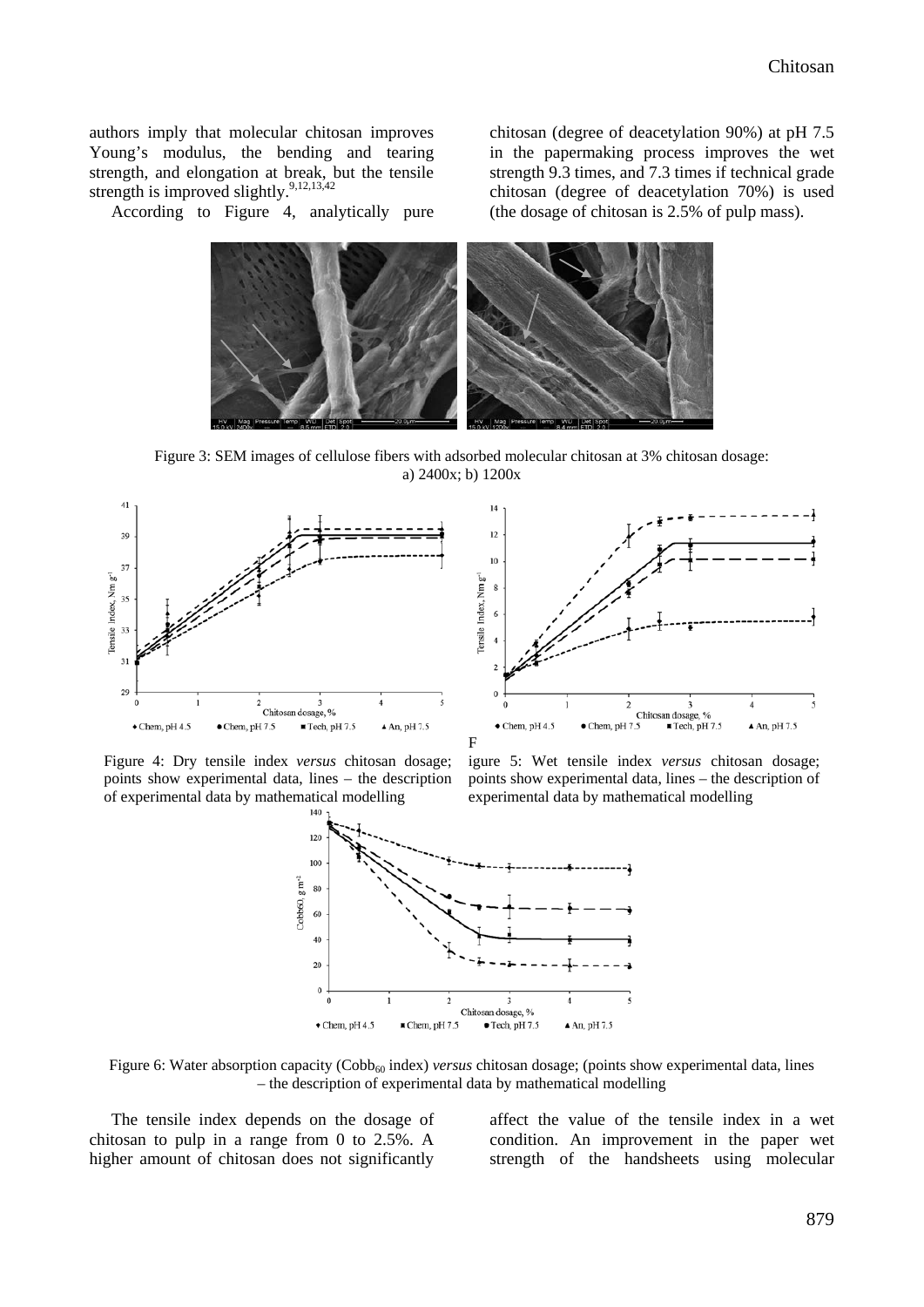chitosan has been reported by other authors as well.<sup>15</sup>

### **Effect of chitosan addition on water sorption of paper**

The water sorption of the handsheets formed in a slightly alkaline environment depends on the dosage of chitosan added to the pulp in amounts of 0-2.5% (Fig. 5). A higher dosage of chitosan does not significantly affect the values of water sorption. The chitosan additive during the production of handsheets in a slightly alkaline environment decreases water sorption by 55-85%, depending on the type of chitosan. Chitosan with a higher degree of deacetylation decreases the water sorption of the handsheets better. In the studies of other authors, the evolution of water sorption as a function of the content of chitosan for coating the surface of paper has been evaluated.<sup>19,26,28</sup> In the afore-mentioned literature, the water sorption value of the control sample was similar to that used in our study  $(-115 \text{ g m}^{-2})$ , and the addition of the chitosan coating decreased the water sorption to 90  $g/m^2$ ;<sup>19</sup> this value is lower than the results found in our research. It can be concluded that chitosan coating on paper surface affects the amount of water sorption less than the chitosan additive in the matrix of cellulose fibres.

# **CONCLUSION**

The addition of molecular chitosan improves the wet strength of the paper 7-9 times and the mechanical strength by 20-30%, while decreasing the water sorption by 50%-80%.

The best mathematical model function was found to describe the experimental data on the effect of chitosan addition on paper properties.

The fibre sorption capacity of chitosan  $(-2.5\%)$  was calculated using the mathematical model for sorption, and it corresponds to the experimentally observed optimal chitosan dosage on pulp.

*ACKNOWLEDGEMENT*: The research received funding from the ERAF Project 2DP/2.1.1.1.0./14/APIA/VIAA/042 "Investigation of ecofriendly molded paper fibre materials for use of food packing with additives from renewable resources".

# **REFERENCES**

The Statistic Portal, Production volume of paper and cardboard worldwide 2006 to 2013, http://www.statista.com/statistics/270314/production-

of-paper-and-cardboard-in-selected-countries/ <sup>2</sup> M. Corrales and A. Fernández, in "Innovations in Food Packaging", edited by J. H. Han, Elsevier, 2014,

pp. 133-170.<br><sup>3</sup> C. Johansson, C. J. Bras, I. Mondragon, P. Nechita, D. Plackett *et al., Bioresources*, 7, 1 (2012).

International Trade Centre, Packaging for organic foods, Geneva, 2012, <http://www.intracen.org/> Packaging-for-Organic-Foods/<br>
<sup>5</sup> Eurostat, Packaging waste statistics,

http://ec.europa.eu/eurostat/statistics-

explained/index.php/Packaging\_waste\_statistics

<sup>6</sup> Y. Hamzeh, S. Sabbaghi, A. Ashori, A. Abdulkhani and F. Soltani, *Carbohyd. Polym.*, **94**, 577 (2013).<br><sup>7</sup> J. Laine, T. Lindström, C. Bremberg and G. Glad-

Nordmark, *Nord*. *Pulp Pap*. *Res*. *<sup>J</sup>*., **<sup>18</sup>**, 326 (2003). <sup>8</sup> L. Ahrenstedt, A. Oksanen, K. Salminen and H.

Brumer, *Holzforschung*, **62**, 4 (2008).<br><sup>9</sup> T. Hannuksela, M. Tenkanen and B. Holmbom, *Cellulose*. **9**, 251 (2002).

**H.** Yang, L. Qiu, X. Qian and J. Shen, *BioResources*, 8, 5449 (2013).<br><sup>11</sup> R. Alen, in "Papermaking Science and Technology.

Book 4. Papermaking Chemistry", edited by R. Alen, Finnish Paper Engineers' Association/Paperi ja Puu Oy, 2007.<br><sup>12</sup> S. J. Chun, S. Y. Lee, G. H. Doh, S. Lee and J. H.

Kim, *J*. *Ind*. *Eng*. *Chem*., **<sup>17</sup>**, 521 (2015). <sup>13</sup> A. G. Cunha and A. Gandini, *Cellulose*, **<sup>17</sup>**, <sup>875</sup> (2010).

<sup>14</sup> B. Kosan, F. Meister, T. Liebert and T. Heinze, *Cellulose*, **<sup>13</sup>**, 105 (2006). <sup>15</sup> C. J. Biermann in "Handbook of Pulping and

Papermaking", edited by C. J. Biermann, Academic Press, 1996.

<sup>16</sup> H. Holik, in "Handbook of Paper and Board", edited by H. Holik, Wiley-VCH GmbH7Co. KGaA, 2006.

<sup>17</sup> N. Shahidi and J. Synowiecki, *J*. *Agric*. *Food Chem.*, **39**, 1527 (1991). <sup>18</sup> S. Waheed, A. Ahmad, S. M. Khan, S. Gul and T.

Jamil *et al*., *Desalination*, **351**, 59 (2014).

<sup>19</sup> R. Nicu, M. Lupei, T. Balan and E. Bobu, *Cellulose*

*Chem*. *Technol*., **<sup>47</sup>**, 623 (2013). <sup>20</sup> P. Myllytie, J. Salmi and J. Laine, *Biophys*. *Chem*.,

**4**, 1647 (2009).<br><sup>21</sup> P. Myllytie, PhD Thesis, Helsinki University of Technology, Faculty of Chemistry and Material Sciences, Helsinki, 2009.

<sup>22</sup> S. Ikram and J. M. Islamia, *Int*. *J*. *Pharm*. *Sci*. *Res*.,

<sup>23</sup> A. M. Nada, M. El-Sakhawy, S. Kamel, M. M. Eid and A. M. Adel, *Carbohyd. Polym.*, **63**, 113 (2006).

<sup>24</sup> Z. Chen, C. Li, Z. Song and X. Qian, *BioResources*, **9**, 4503 (2014).

*BioResources*, **<sup>9</sup>**, 4503 (2014). <sup>25</sup> R. Nicu, E. Bobu and J. Desbrieres, *Cellulose*

*Chem*. *Technol*., **<sup>45</sup>**, 105 (2011). <sup>26</sup> A. Ashori, W. D. Raverty and J. Harun, *Fiber*. *Polym*., **6**, 174 (2005).